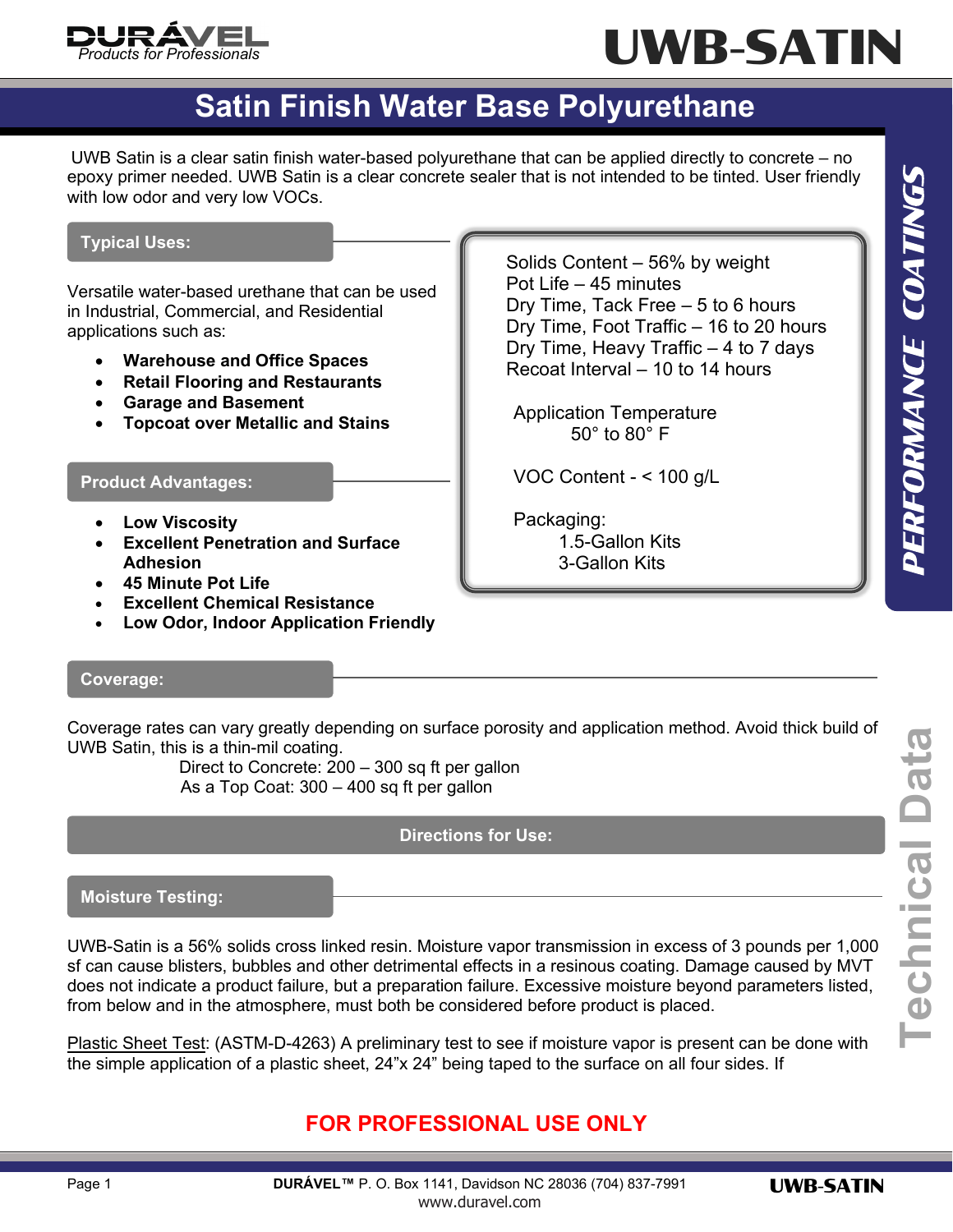after 48 hours moisture is present under the plastic a more precise test must be performed to measure the current MVER. The Plastic Sheet test should not be used as a rule that there will not be moisture, but it does give you an indication to perform more accurate testing.

Calcium Chloride Test: Perform a calcium chloride test in accordance with ASTM-F1869 Standard, with surface temperature between 65 - 75°F and 40 - 60% atmospheric relative humidity for 48 hours proceeding. and during the test. Follow the instructions listed by the test manufacturer. ASTM F1869 calls for three tests for the first 1,000 sq ft and one additional test for each 1,000 sq ft after that.

RH TESTING: ASTM F-2170 is the standard for testing relative humidity (RH) in concrete floor slabs. To measure the RH conditions deep in a slab of concrete it is necessary to have a thermo-hygrometer with an insitu probe. The hygrometer is used to calculate RH reading from a probe inserted into holes prepared in the concrete prior to the test. Follow the test manufacturer's instructions for use. The ASTM F-2170 standard calls for at least three tests in the first 1,000 sq. ft. of concrete then one additional test per each 1,000 additional sq. ft.

#### **Substrate Preparation:**

**SOUND**: Concrete that is failing due to poor placement or extensive environmental abuse should be replaced, not repaired. Cracks and joints in concrete should always be treated as moving, with the possibility they will continue moving after the coating is placed. Expansion joints must always be honored since they allow movement in the slab. Holes and divots in the surface should be filled with a suitable material. Semi-rigid joint fillers may be applied in control joints prior to application of the coating, but if excessive movement occurs, a crack will form in the surface of the coating along the joint. Flexible joint sealants should only be applied after the coating is completed and cured. Expectations should be set with the client prior to commencement of the project so they understand that the coating, when bonded properly, will move as the concrete substrate does.

**CURED:** All concrete must be sufficiently cured to allow for proper hydration. The recommended cure time is 28 days, depending on temperature and humidity.

**CLEAN**: Surfaces to be coated should be free of contaminants and readily accept water. All potential contaminants on the surface must be removed, including but are not limited to: dust, dirt, oil, grease, paints, glues, sealer, curing agents, releases, efflorescence, chemical contaminants, rust, or algae. Even if grinding is the preferred method it is critical to clean the surface first to keep from pushing contaminants into the pores of the concrete during the grinding process.

**PROFILED:** Concrete must be profiled to a CSP-2 or CSP-3 for proper bonding. Acid etching is not an acceptable option for smooth or power troweled surface. A water drop test should be performed to make sure water quickly penetrates the surface and darkens it. If water sits on the surface for longer than 15 seconds the concrete is not porous and must be mechanically profiled by shot blasting or diamond grinding. The millage being applied should be considered when choosing the coarseness of the diamond. Surface must be completely cleaned after the mechanical preparation process. The millage being applied should be considered when choosing the coarseness of the diamond. Surface must be completely cleaned after the mechanical preparation process.

**ENVIRONMENTAL CONDITIONS**: The substrate temperature during application and curing must be within the limits listed above. Ambient temperature should not be used to judge application temperature. Use of a laser temperature gauge is necessary to find the substrate temperature. If product is applied outside of these temperature parameters, the product may not cure properly and will not meet specifications in hardness or chemical resistance.

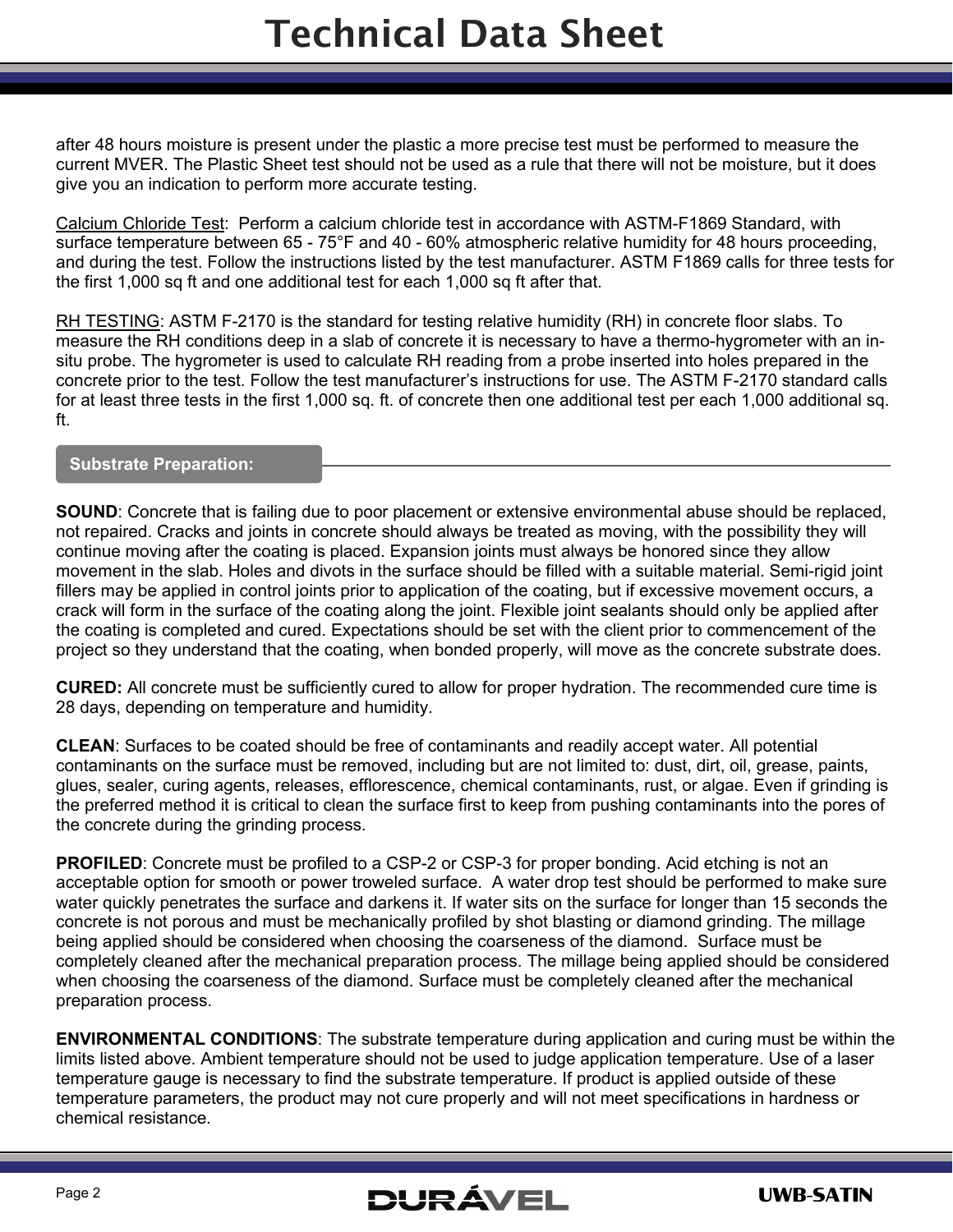### Technical Data Sheet

#### **Mixing Instructions:**

If less than full kits will be mixed, each component should be mixed thoroughly with individual tools. Using the same tool to mix part A and Part B will cause contamination and ruin the material being saved for future use. UWB-Satin is to be mixed at a ratio of 2 parts A to 1 part B. Add product to a clean mixing container and mechanically mix for 3 minutes. DO NOT USE A STIR STICK! The amount of material mixed should only be what can be utilized within the pot life recommendation. A jiffy-style mixing paddle is recommended to limit the introduction of air while combining Part A and Part B.

#### **Application Instructions:**

Do not mix more material than can be spread during the pot life of the product. Discontinue application if the material gets sticky and isn't spreading smoothly. UWB-Satin should be applied with a roller pan and roller. 18" rollers with a 3/8" nap are best for moving the material efficiently while not leaving roller lines. The product will be white during application and clear during cure. Tray liners are recommended so older material does not get mixed in with new product. Change rollers immediately if they start to stick to product being placed. UWB-Satin is meant to be a thin-mil system. Do not let it puddle or get too thick.

RECOAT: Recoat windows are directly affected by the ambient surface temperature. Maximum recoat window will fall between 10 and 14 hours. It is important to apply additional coatings as early in the recoat window as possible for the best results. If the recoat window has passed it is critical to thoroughly abrade the surface with 100 to 120 grit sanding screens. Thoroughly clean the existing coating before abrading to remove potential contaminants. Vacuum dust off the floor then follow by wiping down the floor with lint-free cloths dampened with water. Allow to completely dry before applying additional coat at the recommended rate.

#### **Clean Up:**

MEK or Acetone.

**Maintenance:**

Use walk-off mats at entrances to keep the floor free of sand and abrasives to minimize scratching. Apply protective felt pads to furniture and fixtures prior to placing on the coating. Use a pH-balanced cleaner to remove light soils. A dilution of ammonia and water will clean most contaminants off the surface. Spills should be cleaned promptly to prevent long term staining. Citric based cleaners should not be used.

#### **Slip Resistance Disclaimer:**

Notice: The Occupational Safety and Health Administration (OSHA) and the American Disabilities Act (ADA) have set enforceable standards for slip-fall protection on walking surfaces. The ADA standards are the more stringent and require a minimum coefficient of friction (CoF) on level walking surfaces of 0.6 and on ramped walking surfaces of 0.8. The system applicator / end user assumes all responsibility to provide a flooring system that meets all current safety standards. Neither Durável nor its selling agents will be responsible for any injury that may be incurred in a slip-fall accident. Furthermore, Durável recommends the use of slip-resistant aggregate in all coatings or floor systems that could possibly be exposed to wet conditions or become

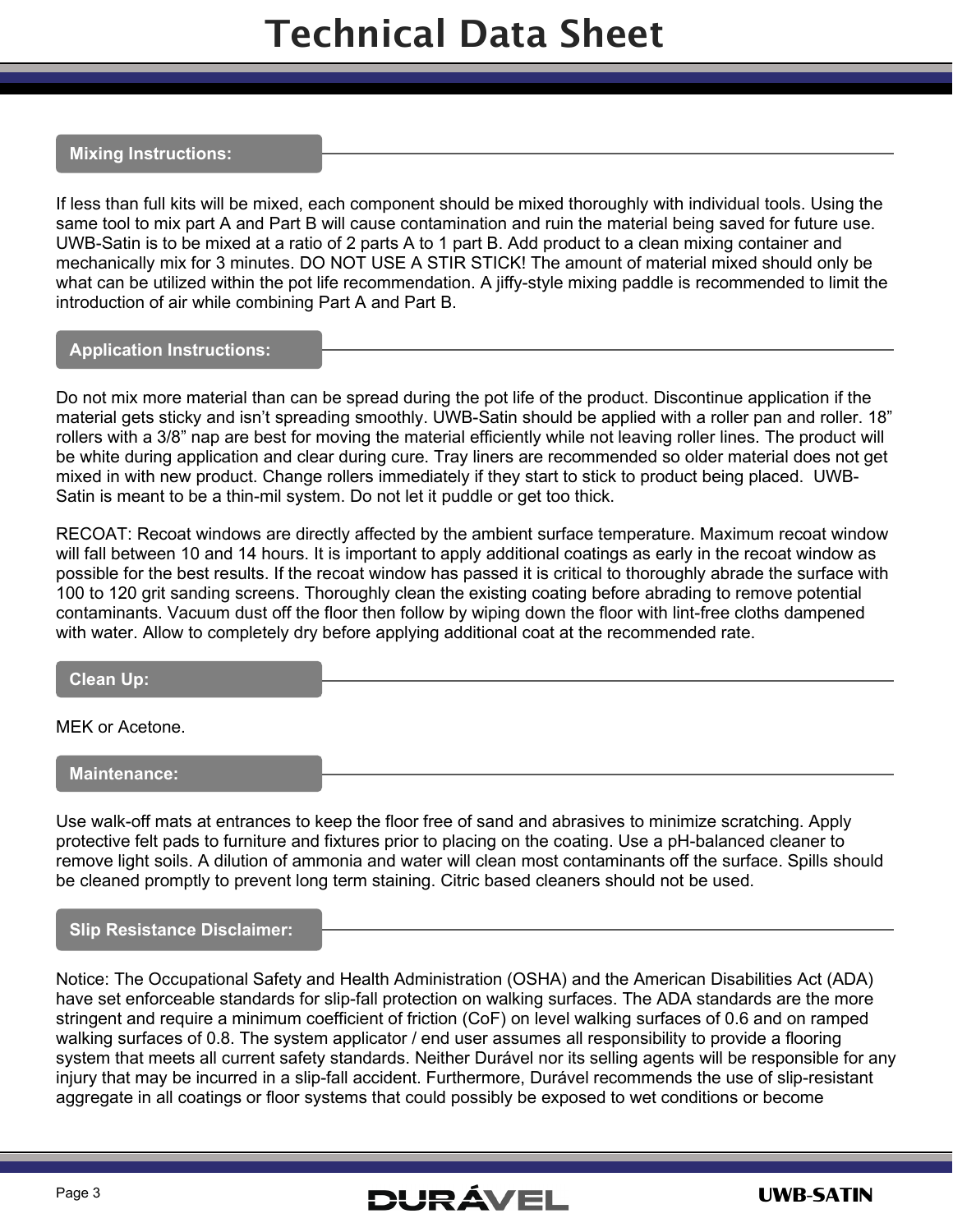## Technical Data Sheet

contaminated with oils, grease, or other lubricants. Refer to the technical data sheet on acrylic wax floor finishes that meet requirements for ASTM D2047.

#### **Storage:**

Store in well-ventilated place. Keep Cool. Keep container tightly closed. Store locked up.

#### **Disposal:**

Disposal of product and packaging should be in accordance with applicable regional, national and local laws and regulations.

#### **Shelf Life:**

Up to one year from original manufacture date when stored in its original, unopened container at room temperature.

#### **Limitations:**

This product is not intended for public use and is intended for use by qualified contractors and installers with proper experience and training in the use of these products, and that have read the complete safety data sheet. Apply product only when substrate and ambient temperatures are within the accepted range and to substrates that are a minimum of five degrees above dew point and will remain so during product cure. During application and cure protect product from all contaminants and traffic.

#### **Warranty:**

Durável warrants our products to be of uniform quality, free from defects within manufacturing tolerances, and to conform to published specifications as of the date of sale. Durável has no control over the use of the product and therefore no warranty, expressed or implied, is made or can be made as to the application of the product or the results of use. The manufacturer's obligations shall be limited to refunding the purchase price or providing replacement product for material proven to be defective. Ninety days after delivery of product all warranty and other duties with respect to the quality of the product delivered shall be presumed to have been conclusively satisfied, all liability therefore terminates, and no action for breach of any stated or implied duties may thereafter be commenced. The end user is responsible for determining the product's suitability and assumes all risks and liabilities. Under no circumstances will Durável be subject to or held liable for a consequential damage to anyone in excess of the purchase price of the product.

#### **Disclaimer:**

The information contained herein is believed to be accurate but is not warranted to be so. Data and calculations are based on information furnished by the manufacturer of the product and manufacturers of the components of the product. The information given is designed only as a guidance for safe handling, use, processing, storage, transportation, disposal and release and is not to be considered a warranty or quality specification. The information relates only to the specific material designated and may not be valid for such